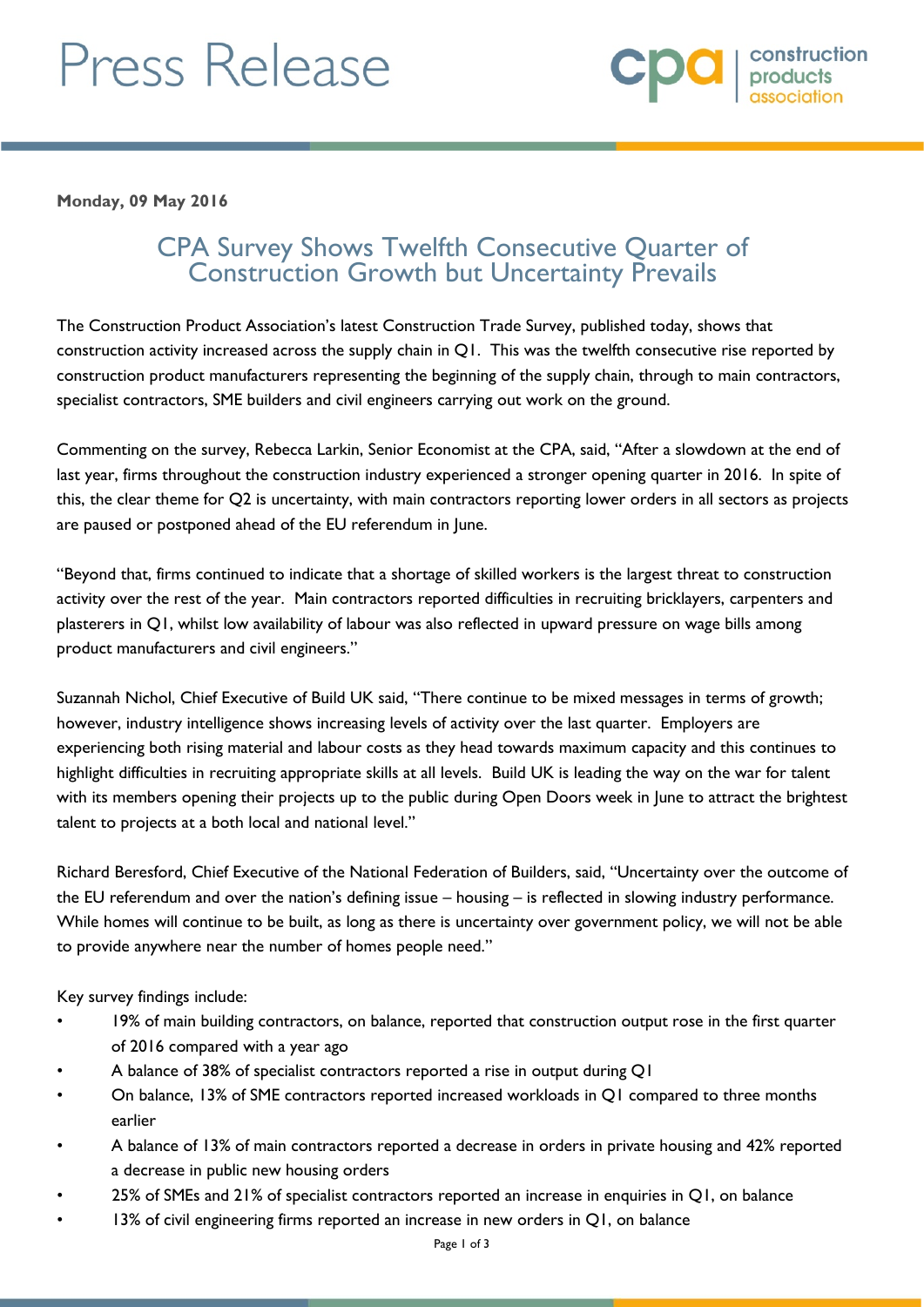

- 50% of main contractors reported difficulties recruiting carpenters, 40% for bricklayers and 36% for plasterers in Q1
- Overall costs increased for 74% of civil engineers contractors, whilst 42% of main contractors reported labour costs rose in Q1 compared with the previous quarter
- 100% of heavy side product manufacturers reported that wages and salaries increased from a year earlier

### **ENDS**

#### **NOTE TO EDITORS:**

- 1. The **Construction Products Association** represents the UK's manufacturers and distributors of construction products and materials. The sector directly provides jobs for 313,000 people across 21,000 companies and has an annual turnover of more than £50 billion. The Association is the leading voice to promote and campaign for this vital UK industry. The CPA produces a range of economic reports including the quarterly Construction Industry Forecasts, Construction Trade Surveys and the State of Trade Surveys.
- 2. [Build UK](http://www.builduk.org/) provides a strong collective voice for the contracting supply chain in construction. Build UK brings together 27 of the industry's largest main contractors and 40 leading trade associations representing over 11,500 specialist contractors. Build UK was created as a result of a merger between the National Specialist Contractors' Council (NSCC) and UK Contractors Group (UKCG) in 2015.
- 3. The [National Federation of Builders](http://www.builders.org.uk/) (NFB) represents around 1,500 builders and contractors across England and Wales. In addition to providing specialist advice and business services, the federation, with a network of four regional offices, lobbies local, national and European government on a range of issues to sustain positive trading conditions for members. With origins dating back to 1876, today's NFB is a modern organisation providing the medium sized contractor and smaller builder with an unparalleled package of services.
- 4. The [Civil Engineering Contractors Association](http://www.ceca.co.uk/) (CECA) has over 300 member firms that carry more than 80% of all civil engineering work in Great Britain. The CECA survey of civil engineering workload trends, in which more than a third of the membership takes part, tests for changes over the past year in contractors' workload, workforce, order books, cost trends, and tender prices. It also examines the supply situation for key resources, and contractors' expectations of trends in new orders and employment in the coming 12 months.
- 5. The **Federation of Master Builders** (FMB) is the UK's largest trade association in the building industry, with nearly 10,000 small and medium-sized (SME) construction firms operating across England, Wales, Scotland and Northern Ireland. Established in 1941 to protect the interests of